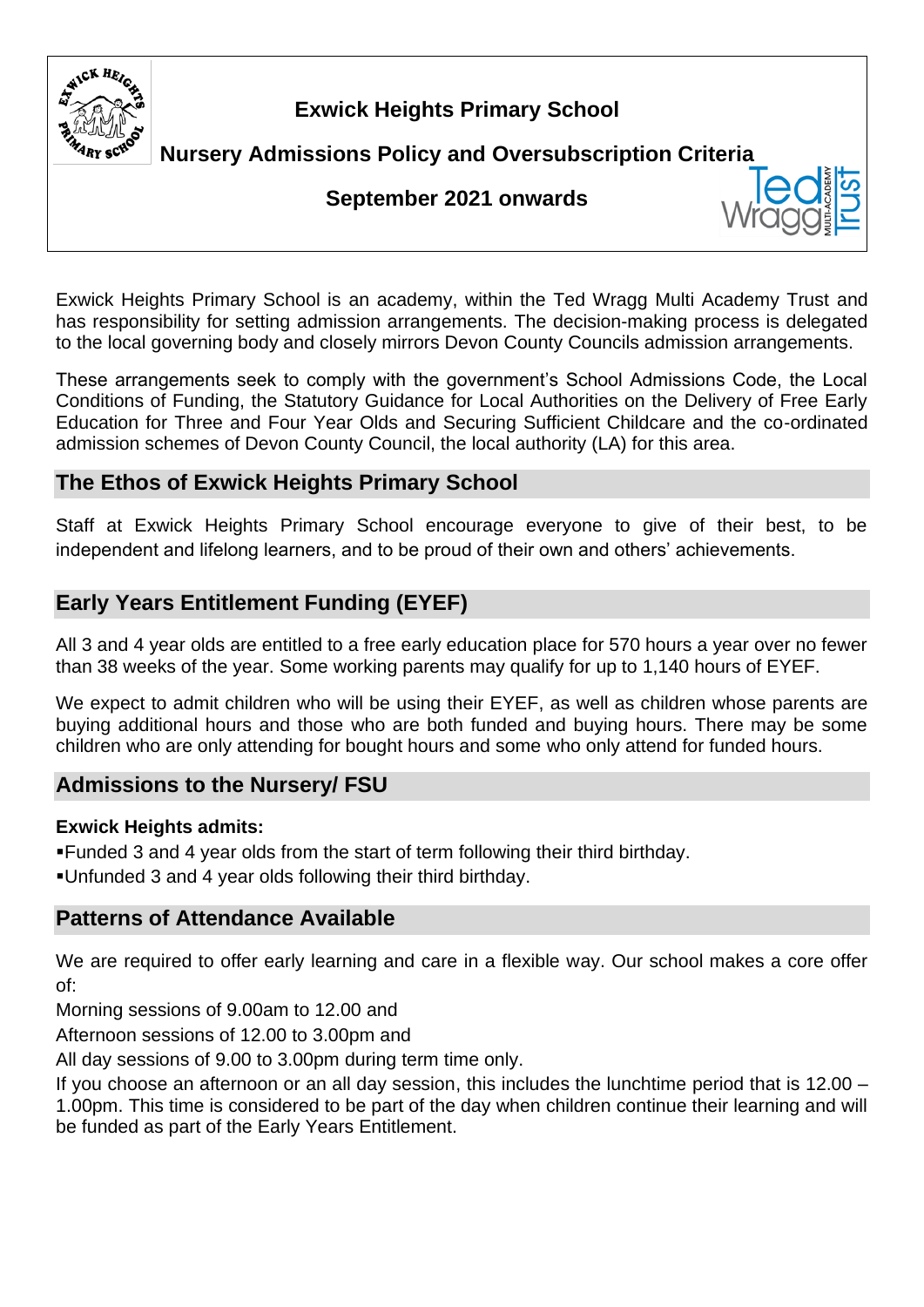### **Extended Hours**

If you are only funded for 15 hours, you can purchase any available additional sessions during any of our opening times. We sell sessions which are 3 hours long. A 3-hour long session is charged at £13.50

### **Charging**

There is no charge for applying for a nursery place here, for admission or for the provision of education. We will not request donations before or during the admissions process and any donations made to the school following admission are entirely voluntary. No activities such as visits are compulsory.

The school must comply with the LAs Local Conditions of Funding<sup>1</sup> [http://www.devon.gov.uk/index/childrenfamilies/eycs/eycs-childcareproviders/eycs](http://www.devon.gov.uk/index/childrenfamilies/eycs/eycs-childcareproviders/eycs-childcareproviders-funding/eyef.htm)[childcareproviders-funding/eyef.htm](http://www.devon.gov.uk/index/childrenfamilies/eycs/eycs-childcareproviders/eycs-childcareproviders-funding/eyef.htm) for all settings that offer the EYEF. A charge cannot be made if a child is only attending the nursery as part of their EYEF.

The school is able to offer parent/carers the opportunity to purchase a limited number of extra sessions on a first come first served basis. Session times and costs are as follows:

| Morning:   | 9:00am to 12:00pm | Cost: £13.50 |
|------------|-------------------|--------------|
| Afternoon: | 12:00pm to 3:00pm | Cost: £13.50 |

A charge of £4.50 (1 hour) will be made for persistent late collection of children from nursery,

Payment for extra sessions must be made monthly in advance. In the event of the school not receiving payment by the middle of the month in question, the extra sessions will be withdrawn, (this does not affect the child's entitlement to the free provision). If a child is absent from the Nursery for two weeks or less payment must be made in full for the missed sessions. For long term absences, i.e. over two weeks, a retainer of 75% of the fees due must be paid in order to keep these sessions.

Parents / carers are advised to contact the school if the operation of this policy for charging and remissions of fees for school activities presents any problems.

#### **Childcare Vouchers**

Our school accepts any recognised childcare voucher provider. More information on childcare vouchers can be found here:

<http://www.devon.gov.uk/cypsfactsheets-disc3-employerchildcarevouchers.pdf>

The table below sets out our session times. When applying for a place, please tell us which sessions you need. We only consider requests for sessions AFTER the oversubscription criteria have been applied.

| <b>Session Choices   Hours</b> |   | Funded/Bought                  |
|--------------------------------|---|--------------------------------|
| $9.00 - 12.00$                 | 3 | As part of the EYEF or bought. |
| $12.00 - 3.00$                 |   | As above                       |
| $9.00 - 3.00$                  | 6 | As part of the EYEF or bought. |

### **School Lunches**

Free school meals (FSM) can be provided for children (whose parents meet the eligibility criteria)

<sup>1</sup> New Local Conditions of Funding will be published in April 2012 following consultation.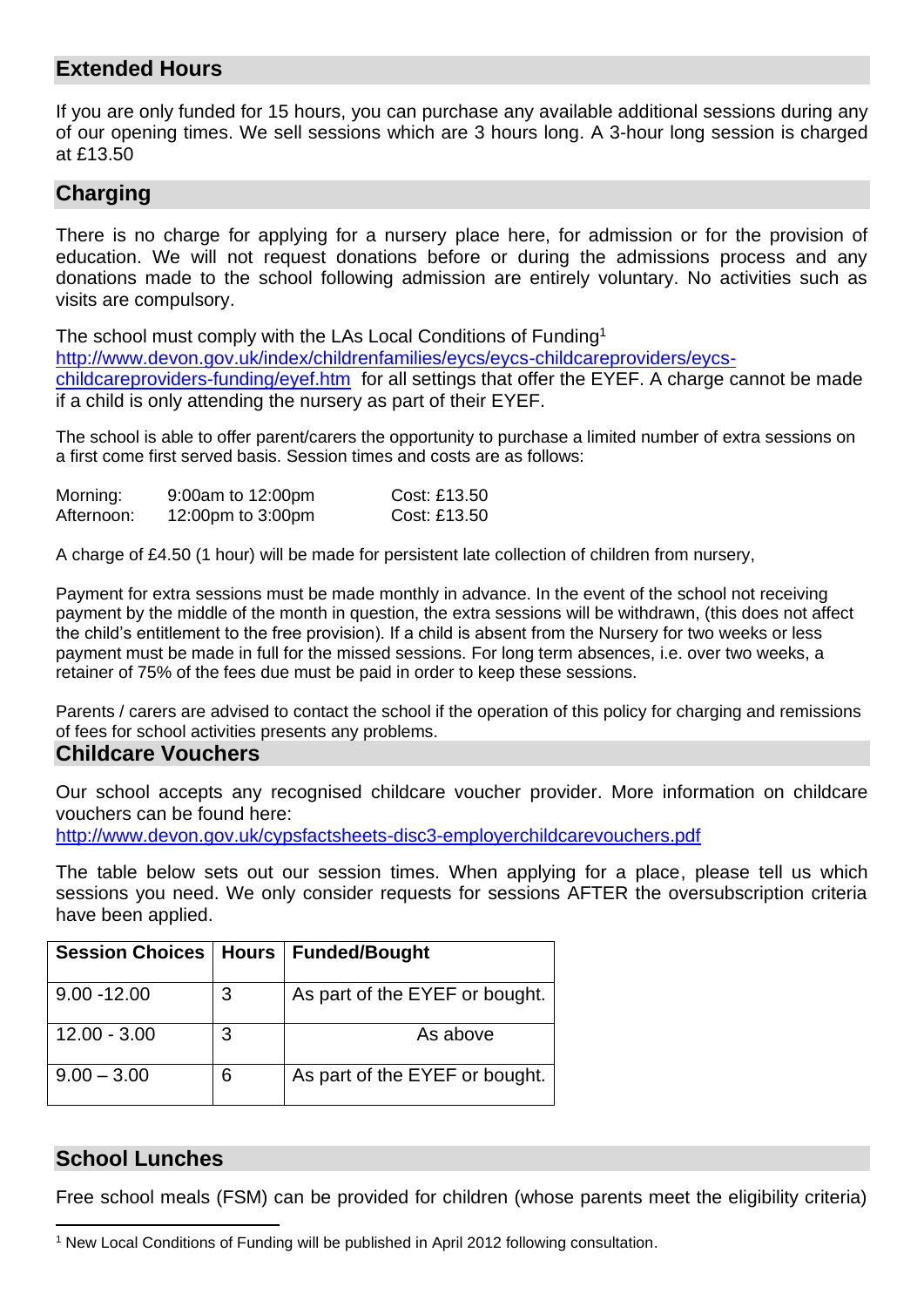and if their child attends **both** before and after the lunch time period – this means an all-day session. A FSM will be provided whether the child is attending for funded or bought time, regardless of their age.

Children who do not meet the eligibility criteria for free school meals are offered the opportunity to either buy a school lunch or bring a packed lunch.

### **Visiting Exwick Heights Primary School**

We welcome visits from parents and children who are considering applying for a place here. This is an opportunity for you to see what we have to offer. Visits are not a compulsory part of the admissions process and will not affect decisions on whether a place can be offered at our nursery. If you would like to visit Exwick Heights Primary School, you should contact the school to make an appointment.

Most children will start at the nursery or FSU at the start of the term or half term. Other children join us "in-year" at other times. This may be because they are new to the area or simply would like to transfer from another school or early years setting.

To apply for a place here you should use the School Nursery Application Form. The form is on our school website [www.exwickheights.devon.sch.uk](http://www.exwickheights.devon.sch.uk/) Parents are also welcome to contact the school office to make their application (01392 209030).

Places are not allocated to a child automatically, even where:

- there is an older sibling attending here;
- a parent has expressed an interest at any time in the school; or
- the child has always lived close to the school.

No places will be held in reserve for a child who applies late. The school will not reserve places and such places may be allocated to another child who applies for admission. We will publicise the need to apply but the responsibility for making an application will be with you as the parent.

### **How to Apply For a Nursery Place**

#### **Parents must complete the School Nursery Application form and return it to the school.**

The closing dates for applications for the Nursery/ Foundation Stage Unit intake are: **1 st April, 1st July and 1st January**. You can apply after these dates but your application may not be considered until after all of the applications that were received on time. If you couldn't apply before because, for instance, you moved to this area, you should make sure that you inform the school. If the reason for applying after the closing date is accepted, your application will be considered at the same time as those applications which were received on time.

### **Information Provided in an Application**

We would like all applications to be fully and honestly completed. It is important that where we offer places to some and refuse others, we do so fairly and consistently. Where we have reason to believe that information is false and has been provided knowingly, we may withdraw the offer of a place. This is particularly relevant where an address is given which is not the one from which a child will actually attend nursery and this disadvantages another child. If necessary, we will ask for evidence of a child's home address before admission.

If you know or believe that your child's address will change before admission, you must inform the School as this may affect your application.

#### **What happens next?**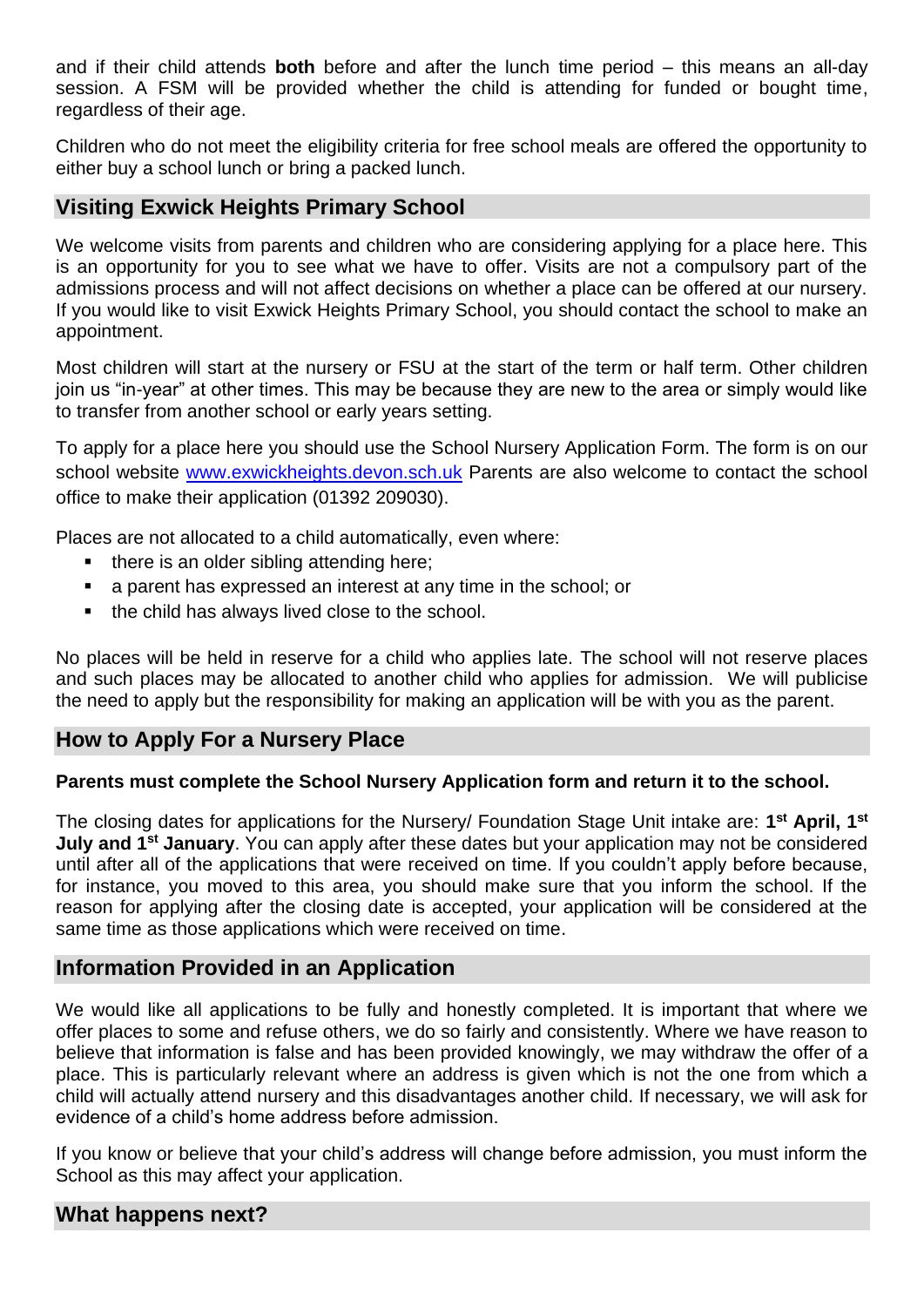If there are fewer applications than places then no application will be refused. Only if there are more applications than there are places available will the Governing Body prioritise applications according to the oversubscription criteria below.

**By the previous term's half term holiday,** we will contact parents/carers if an application is successful, to welcome them to the school and to make arrangements for admission itself. You will also be contacted if we do not have a place available so that you can apply to another setting.

If you need help finding a place at another setting please contact DISC (Devon's Family Information Service) on [discinfo@devon.gov.uk](mailto:discinfo@devon.gov.uk)/telephone: 0845 155 1013. Or search for childcare online<http://devon.childrensservicedirectory.org.uk/kb5/devon/disc/home.page>

### **30 Hours Funding**

Parents are required to check and confirm their eligibility for 30 hours free child care by registering with the government's Childcare Services [\(https://childcare-support.tax.services.gov.uk](https://childcare-support.tax.services.gov.uk/) or

[http://www.childcarechoices.gov.uk\)](http://www.childcarechoices.gov.uk/). If they are entitled to this funding they will be issued with a unique code. This code together with both parents NI No. and the relevant child's date of birth will need to be supplied to Exwick Heights Primary School

Funding will be claimed by Exwick Heights Primary School through Devon County Councils provider portal.

Devon County Council will validate the code before any payments are made to the school. This validation will be carried out 6 times a year and a report issued to the school indicating each child's eligibility.

There will be a grace period for each child who becomes ineligible until the end of the relevant funding period (see table below).

| Date when parent becomes<br>ineligible | DCC eligibility check date | End of grace period                 |
|----------------------------------------|----------------------------|-------------------------------------|
| 1 January - 10 February                | 11 February                | 31 March (end of spring term)       |
| 11 February - 31 March                 | 1 April                    | 31 August (end of summer<br>term)   |
| 1 April - 26 May                       | 27 May                     | 31 August (end of summer<br>term)   |
| 27 May - 31 August                     | 1 September                | 31 December (end of autumn<br>term) |
| 1 September - 21 October               | 22 October                 | 31 December (end of autumn<br>term) |
| 22 October - 31 December               | 1 January                  | 31 March (end of spring term)       |

The cessation of the 30 hours free entitlement does not affect the 15 hours of free entitlement.

### **Points of Admission**

Generally children will start at nursery at the beginning of a term. Eligibility for all 3 year olds to receive the Early Years Entitlement Funding (EYEF) is at the start of the term following their third birthday. This funding will be paid up until the time when the child reaches statutory school age if the parent chooses to defer or delay entry into school.

| Children who are eligible 3 years old |                           |                                             |  |
|---------------------------------------|---------------------------|---------------------------------------------|--|
| On or after                           |                           | And on or before   Funding starts this term |  |
|                                       | 1 September   31 December | Spring (after Christmas holiday)            |  |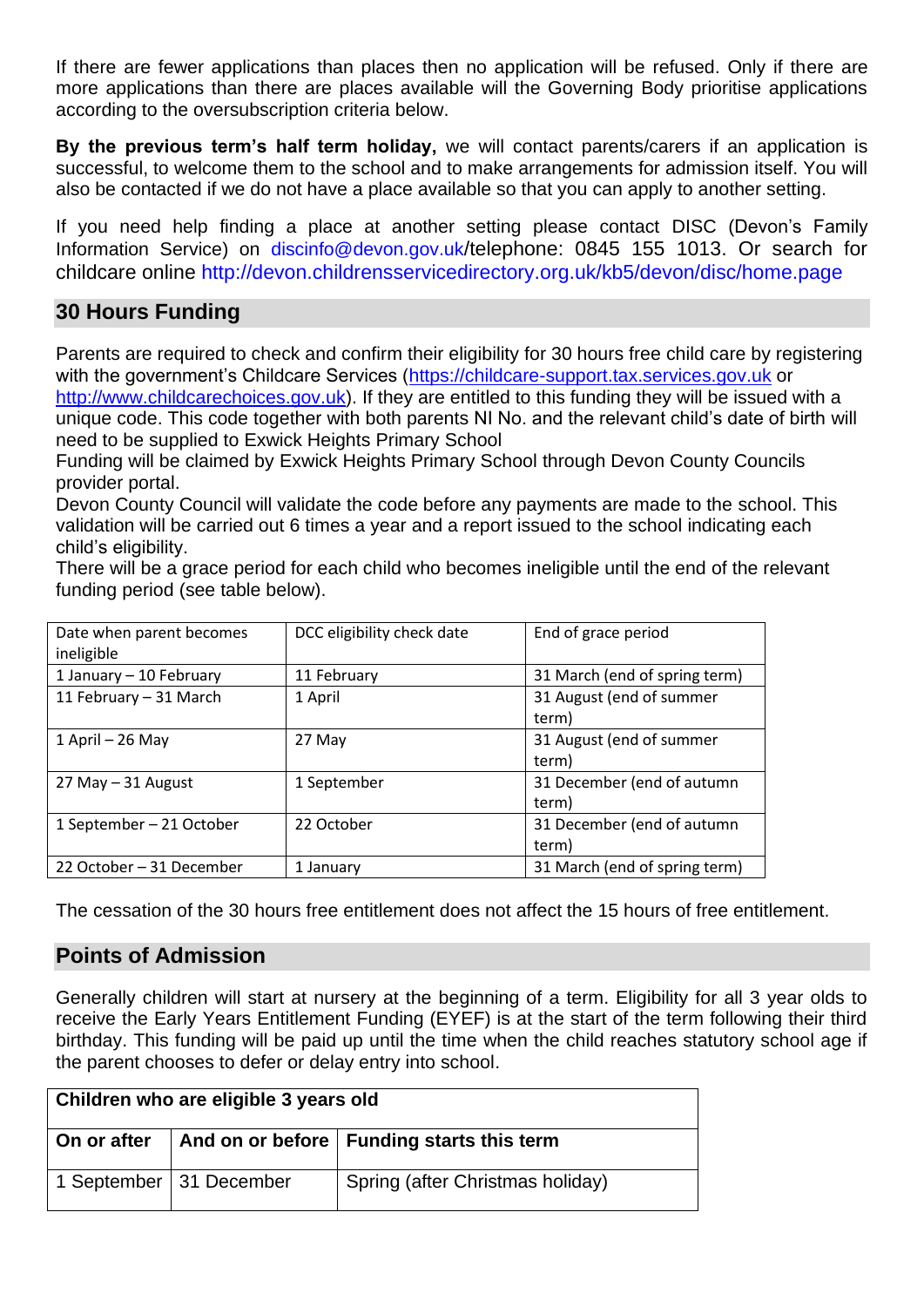| 1 January | 31 March  | Summer (after Easter holiday) |
|-----------|-----------|-------------------------------|
| 1 April   | 31 August | Autumn (after Summer holiday) |

There is a legal requirement that all children begin full time education by the beginning of the term following their **fifth** birthday. All places offered in Reception at the normal round are for full-time admission in the September following the **fourth** birthday. This is a legal requirement on schools but not on parents who retain a right to defer admission or send their child part time.

### **Deferred Admission**

September is the earliest point for admission to the Reception class at this school but is not a compulsory start date. All parents can defer admission within the Reception year until the beginning of the term following their child's fifth birthday. This is a decision for the parent to make, taking all factors into account including the advice of educational professionals.

Those parents who decide that their child should defer must inform the Head teacher. The place offered for their child will be held open until the beginning of the term following the fifth birthday and will not be offered to another child. Where a parent does not inform the Head teacher that admission is to be deferred and does not admit the child in September, the place will be withdrawn and may be offered to another child.

Children born between 1 April and 31 August cannot automatically defer admission to Reception into the following September but can apply for a place in Year 1. This would be an in-year application, no earlier than the half term in June 2019.

### **Delayed Admission**

This is where a child starts an academic year later than normal but still enters at the Reception stage. Such an arrangement must be supported with any combination of medical, social and educational evidence from independent professionals. A place cannot be guaranteed a year in advance. For discussion and advice, a parent should contact the School Admissions Team. It is advisable to submit an application on time in any event whilst a request for delayed admission is considered by all parties including the School.

| Children become eligible<br>for a place when they<br>were born: | On or after 1 <sup>st</sup> April<br>& on or before 31 <sup>st</sup><br><b>August</b> | 1 <sup>st</sup><br>after<br>On<br>$\overline{\mathsf{or}}$<br>September & on or<br>before 31 <sup>st</sup> December | 1 <sup>st</sup><br>after<br>On or<br>January & on or<br>before 31 <sup>st</sup> March |
|-----------------------------------------------------------------|---------------------------------------------------------------------------------------|---------------------------------------------------------------------------------------------------------------------|---------------------------------------------------------------------------------------|
| Visit the nursery in:                                           | Spring term                                                                           | Summer term                                                                                                         | Autumn term                                                                           |
| <b>Apply by:</b>                                                | 1 April                                                                               | 1 July                                                                                                              | 1 January                                                                             |
| <b>Admissions panel meet</b>                                    | Mid-April                                                                             | Mid-September                                                                                                       | Mid-January                                                                           |
| Receive a letter about<br>your application before:              | May half term                                                                         | October half term                                                                                                   | February half term                                                                    |

### **The Admissions Process**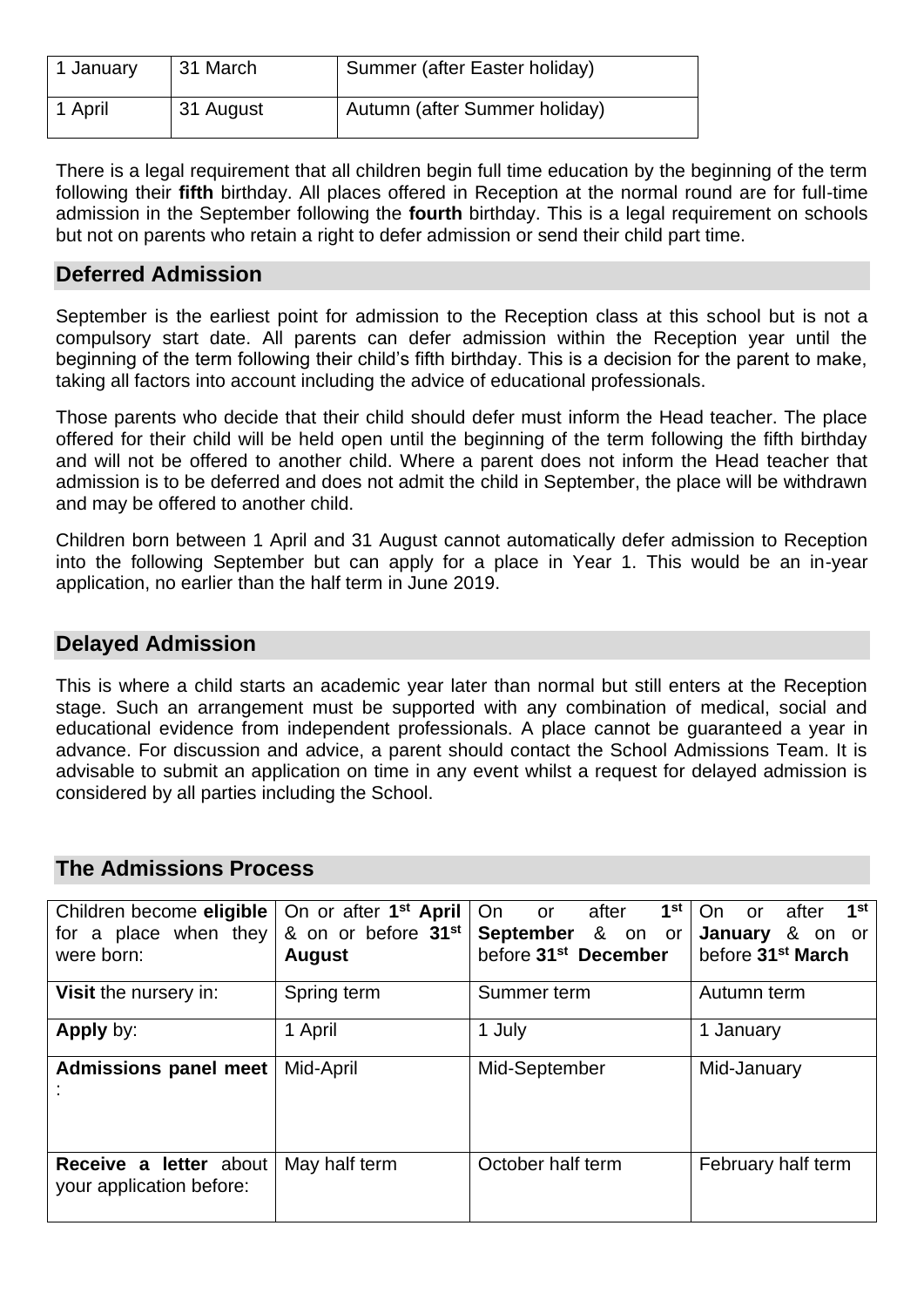**Reply** to the letter **within 2 weeks** to accept a place (or ask why you did not get a place). You can telephone, email or write to the school.

| <b>Start at Nursery</b>                      | September | January            | April              |
|----------------------------------------------|-----------|--------------------|--------------------|
|                                              |           |                    |                    |
| (or at the start of term $\vert$ Autumn term |           | <b>Spring term</b> | <b>Summer term</b> |
| closest to that month)                       |           |                    |                    |
|                                              |           |                    |                    |

### **Published Nursery Admission Number (PNAN)**

This is the number of places we intend to make available for our normal intake. Once we set this number, we will not refuse admission for applications below the PNAN. If there is unexpectedly high demand and we believe we could admit more children, we inform Devon LA Early Years and Childcare Team and either some children will be admitted above the PNAN or we will increase the PNAN. The number of children that can be admitted will depend on their age, the amount of floor space we have, the number of toilets and hand basins we have and what additional staff may be required.

The Governing Body also factor in the local demand for places and the age ranges of the children wanting a place. If there is a change to the PNAN part way through the year, this must be published.

If there is an increase in the demand for places, the Governors may decide to increase the PNAN at the start of the following term in order to accommodate children on the waiting list and, conversely, to reduce the PNAN if there is a very low demand.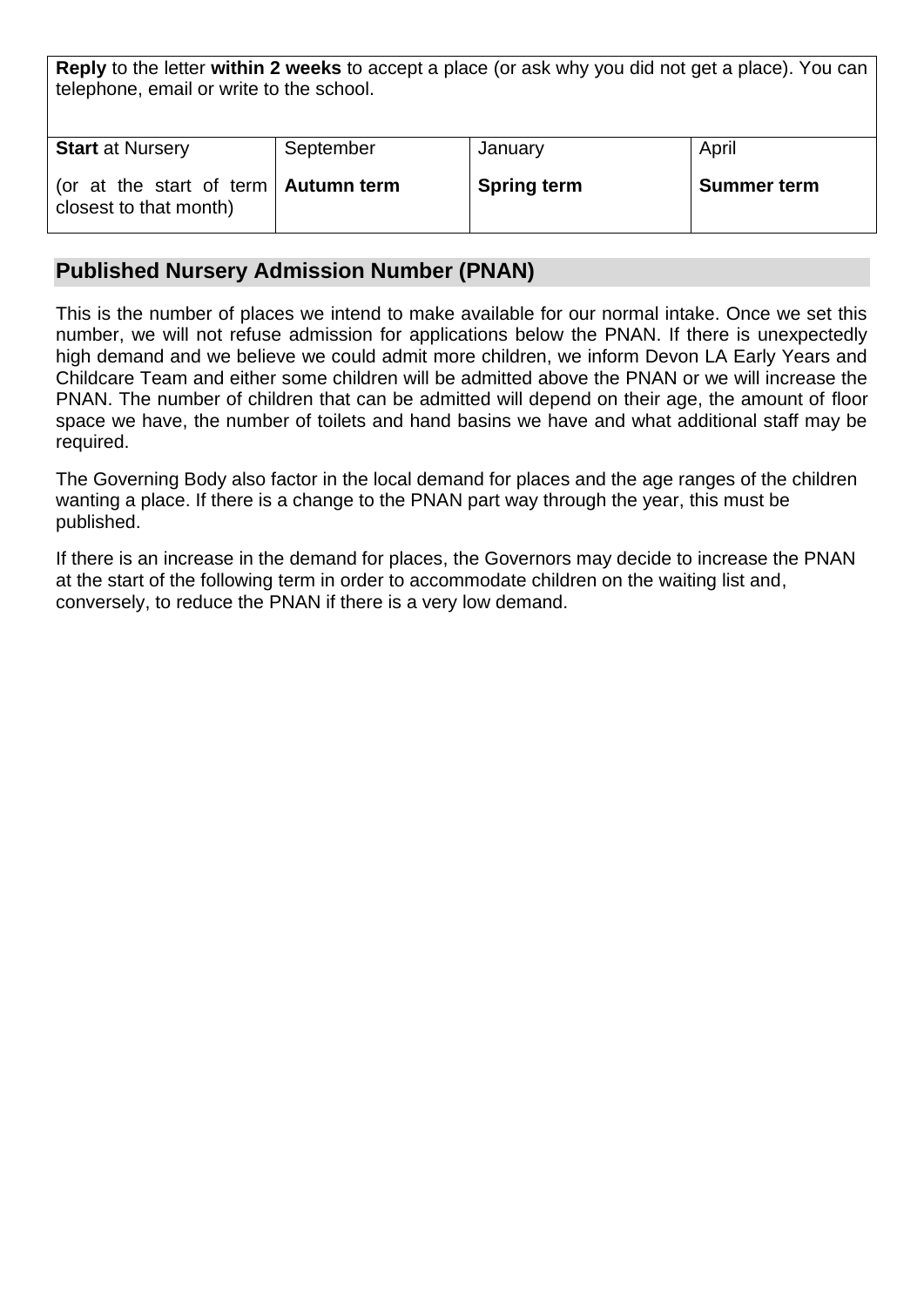# **EXWICK HEIGHTS NURSERY**

# **OVERSUBSCRIPTION CRITERIA**

### **If there are more applications than places for any admission**

Where the number of applications exceeds the number of places available in the nursery, the Governing Body will use the following oversubscription criteria to prioritise applications for both funded and bought hours:

Any child whose Statement of Special Educational Needs names Exwick Heights Primary School will be admitted.

- 1. Children in Care or who ceased to be in Care because they were adopted, made the subject of a child arrangements order or made the subject of a special guardianship order.
- 2. Children for whom an exceptional medical or social need is demonstrated.
- 3. Children who live in the designated area and are eligible for Early Years Pupil Premium
- 4. Children who live in the school's designated area with a sibling on roll at the time of application.
- 5. Other children living inside the school's designated area.
- 6. Children who live outside of the school's designated area with a sibling on roll at application.
- 7. Children of members of staff employed for more than two years up to the point of application or recruited within the past two years to fill a vacancy for which there was a skills shortage
- 8. Children who live outside the designated are who are eligible for Early Years Pupil Premium.
- 9. Other children.

# **Notes to Oversubscription Criteria**

- i. If it is necessary to distinguish between children in a particular category, priority will be determined on the basis of distance between home and the School measured as a direct line from the entrance of the residential dwelling, to the School as plotted on Geographical Information System (GIS) [i.e. the shorter the distance, the higher the priority].
- ii. If the tie-breaker at (i) is not sufficient to distinguish between applicants in a particular category, there will be a random ballot.
- iii. Where applications are received from families with multiple birth siblings (twins, triplets, etc.) places will be allocated together at the nursery/FSU wherever possible, including offering place(s) above the PNAN.
- iv. Where applications are received from families with multiple birth siblings (twins, triplets, etc.) resident in our designated area, every effort will be made to allocate places here, including offering place(s) above the Published Nursery Admission Number wherever possible. This recognises the exceptional nature of the emotional bonds between multiple birth siblings. Where that is not possible, parents will be invited to decide which of the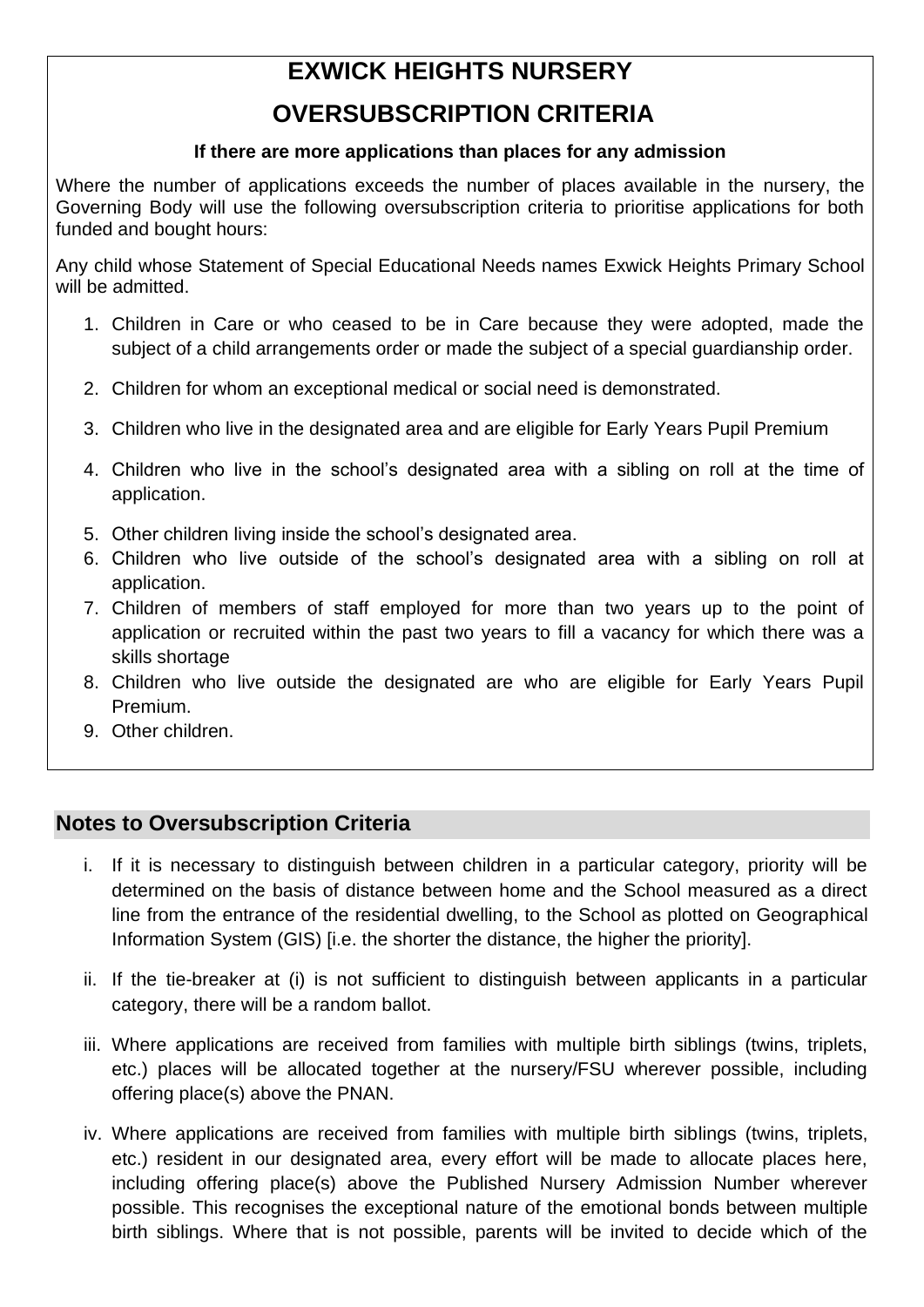children should be allocated the available place(s) or seek places at an alternative setting with sufficient vacancies to accommodate both or all of the multiple birth siblings.

- v. Waiting lists are kept where there are more applications than places available. Waiting lists will be kept so long as there is at least one name on it.
- vi. Where two or more children reside within a block of flats, they will be deemed to live at an equal distance from the School.
- vii. For children of UK service personnel and other Crown Servants the School will consider a family posted to the area as meeting residence criteria for the designated area even if a residential address has not been identified. This would require confirmation in the form of a letter from the relevant government department (for example, the Ministry of Defence, the Foreign and Commonwealth Office or Government Communications Headquarters.)
- i) Evidence of exceptional medical or social need will be demonstrated according to the protocol below:

# **Protocol for Admission of Need**

### **Background**

1. Parents are invited to express preference for the school they would like their child to attend, together with reasons for preference, on the Application Form.

2. In a small number of cases, a preference for this nursery provision will be because a parent feels there is 'exceptional medical or social need' for their child to attend here.

3. The 'exceptional' nature of these cases denotes that they will be individual in circumstance; however, exceptional need could include:

- A serious medical condition, which can be supported by medical evidence;
- The death of a parent associated with another school or early years provision;
- Significant caring responsibilities which can be supported by Social Services;
- Where one or both parents or the child has a disability that may make travel to a school further away more difficult.<sup>2</sup>

4. It is intended that this protocol may pre-empt some admission appeals where it is considered that exceptional justification to attend this school can be demonstrated before applications are prioritised and processed.

5. It is expected that professional evidence from a social care, medical or education expert, independent of the family would be provided which sets out a reasoned and unequivocal opinion that the child would suffer a significant detriment by not being admitted here.

### **Practice**

6. Where a parent cites exceptional need, or where the Governing Body feel the reasons given by a parent for preferring this school on their application form could be considered as such, the protocol will apply.

<sup>&</sup>lt;sup>2</sup> These examples are not meant to be exhaustive or exclusive. Neither should it be assumed that similar circumstances would impact on different children and families in the same way.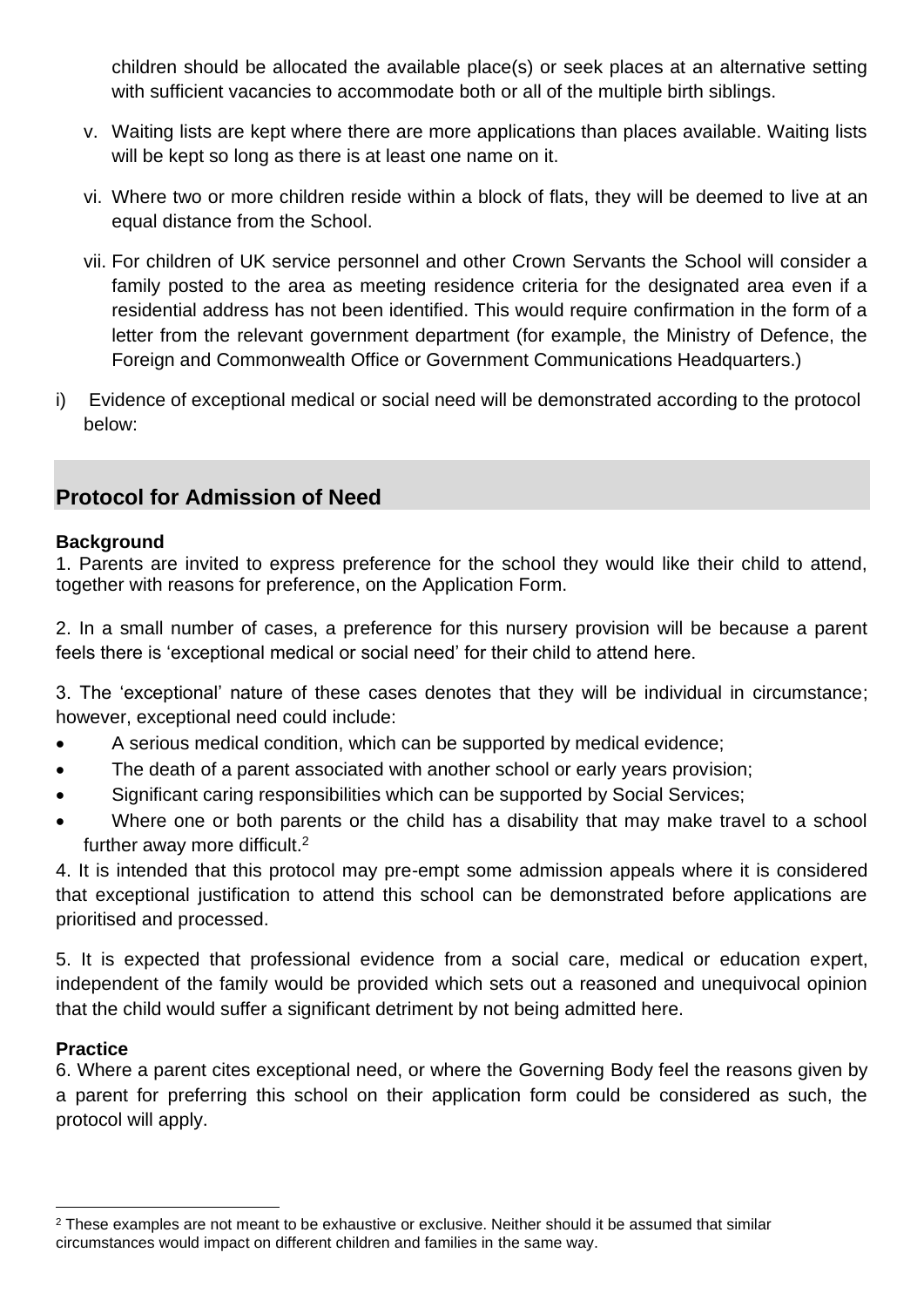### **Admissions in the Normal Round**

7. School Nursery application forms that indicate exceptional need will be discussed by the Governing Body. Further information may be sought from the applicant if necessary.

8. If the Governing Body accepts that exceptional need has been demonstrated, the parent will be advised that the application is considered to meet criterion 2. This is not a guarantee of a place although we would not expect to be in a position where criterion 2 applicants would be refused admission.

9. Where the Governing Body does not agree that the need is exceptional, the application will be prioritised according to the school's over-subscription criteria and a place will be offered or refused accordingly.

10.Where the Governing Body does not agree that the need is exceptional and a place is refused, the parent<sup>1</sup> will have the right of appeal through the school's complaint process.

11. Where the Governing Body does not agree that need is exceptional, the parent will be able to provide further information for consideration.

### **In Year Admissions - 'Out of Normal Round'**

12. If the nursery has vacancies, the application should not be refused. If the provision has reached or exceeded the Published Nursery Admission Number or other agreed admission limit, the Governing Body will consider whether exceptional need is demonstrated.

13. If the Governing Body feels that exceptional need has been demonstrated, the parent will be advised that a place can be offered to the child here or, alternatively, the school will signpost the parent to a setting where there are places available.

14. Where the Governing Body does not agree that the need is exceptional, the application will be prioritised according to the school over-subscription criteria and a place will be offered or refused accordingly.

15. Where the Governing Body does not agree that the need is exceptional and a place is refused, the parent will have the right of appeal through the school's complaints process.

16. Where the Governing Body do not agree that need is exceptional, the parent will be able to provide further information for consideration.

# **Waiting Lists**

Following allocation of nursery places the school will retain a waiting list. Waiting lists will be kept in order of the oversubscription criteria above. Places on lists will not be prioritised according to how long a child's name has been on that list or by the age of the child. It is possible that a child's name could go down on a list as well as up.

If a place is only available for a short period of time, i.e. half a term or less, then the school will discuss with the parent whether it would be in the child's best interest to attend the nursery/FSU for such a short period of time before having to find a place at another setting. Continuity and consistency of care is most important in the early years and having lots of transitions can be disruptive for a child.

Parents with very young children, i.e. those who are not due to start within the next two terms, will be asked to complete a **Note of Interest** form which can be collected from the school office.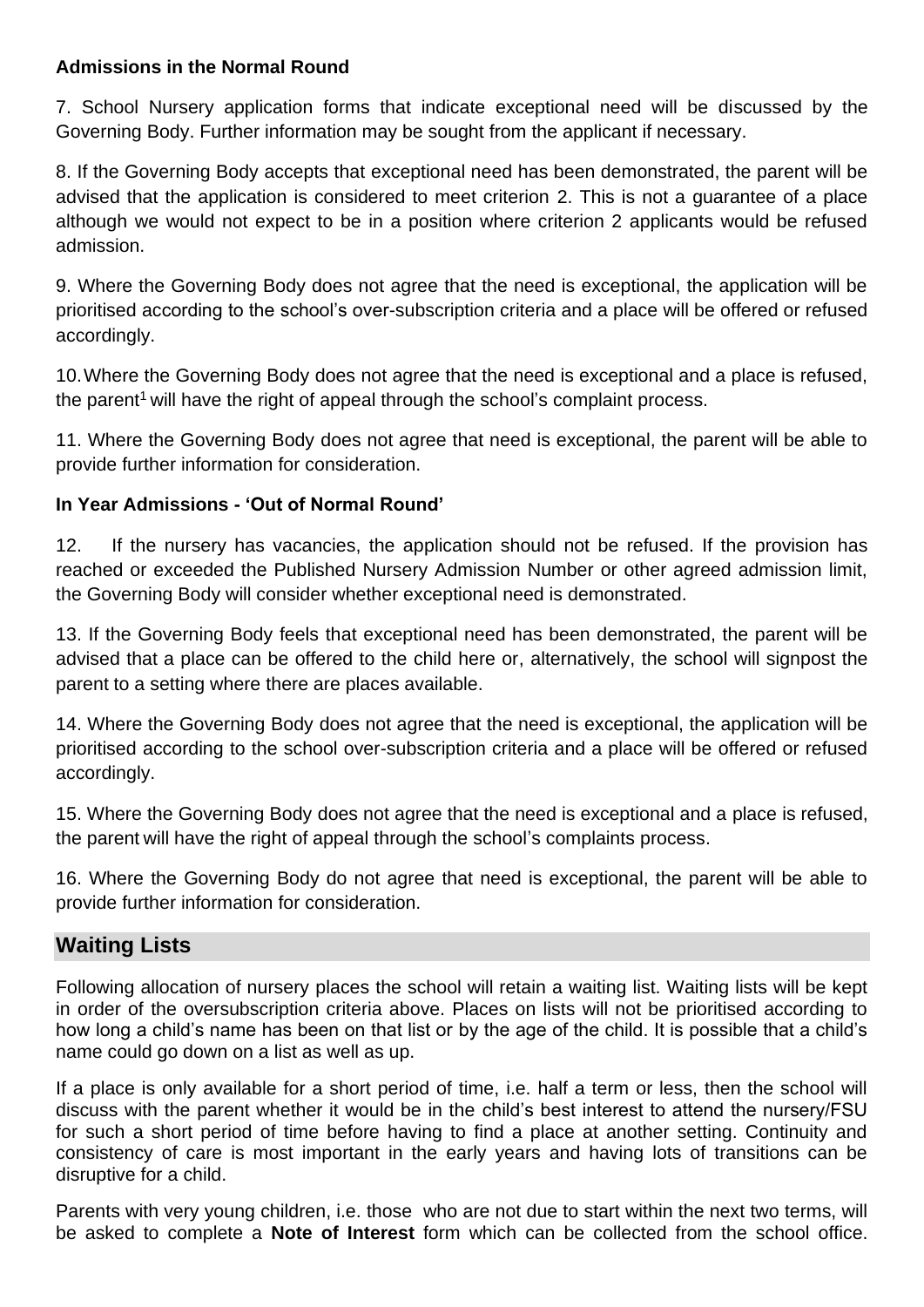Parent/carer making a Note of Interest will also be informed about when they should submit the School Nursery Application form.

### **Admissions at Other Times**

You can make a request for admission after the normal rounds of admissions –using the School Nursery Application Form. This allows for your child to start at Exwick Heights Primary School as soon as possible. A formal offer letter will then follow from the school.

If you are seeking an in-year nursery place because your child has just moved to the area and doesn't already have a nursery place, admission would be as soon as possible.

If the parent has been buying hours at the first setting it is likely that they will be required to give a period of notice before they leave. If this notice period is not given the setting may levy a charge on the family.

### **Increasing the Hours Attended**

If a place becomes available part way through a term and there is a waiting list, priority for the place will be given to the child/children on the waiting list. If the parents on the waiting list do not want the places at the times that are available then the places can be offered to parents of children who are already attending the nursery. Similarly, if there is not a waiting list and there are parents of children that already attend the nursery who want to either take up additional funded hours and/or buy extra hours then a list of those parents will be made and the oversubscription criteria will be applied to determine who should be given priority for that place.

### **Admission Appeals**

If a nursery/ FSU place is refused, parents can go through the schools complaints process to express their concerns. The Governing Body will review the decision and decide whether the refusal was justified on the grounds that the nursery is full. Even if it is agreed that the nursery was full, it will also consider the impact on the child and family and may still award a place at the nursery if there is both the physical space and sufficient staff available.

### **Staffing**

The staffing requirements for nursery children are for a 1:13 ratio. At least one member of staff must be a school teacher (as defined by section 122 of the Education Act 2022) and at least one other member of staff must hold a full and relevant level 3 qualification.

The Head teacher has some discretion over arrangements when staffing Foundation Stage Units (where reception children and nursery children are integrated) as the way in which children are grouped and staff are deployed will mean that staff levels may vary depending on the activities being undertaken. However, this discretion must be exercised bearing in mind the infant class size legislation and the ratio and qualification requirements for the nursery children.

### **Transport**

No transport is available for preschool children.

### **Uniform Policy**

Children attending Exwick Heights nursery can wear a red sweatshirt with the school logo, which can be purchased from Thomas Moore. Parents unable to purchase items of uniform or equipment will not be penalised. Wearing uniform in the nursery is optional.

### **Parent/ Provider Contract**